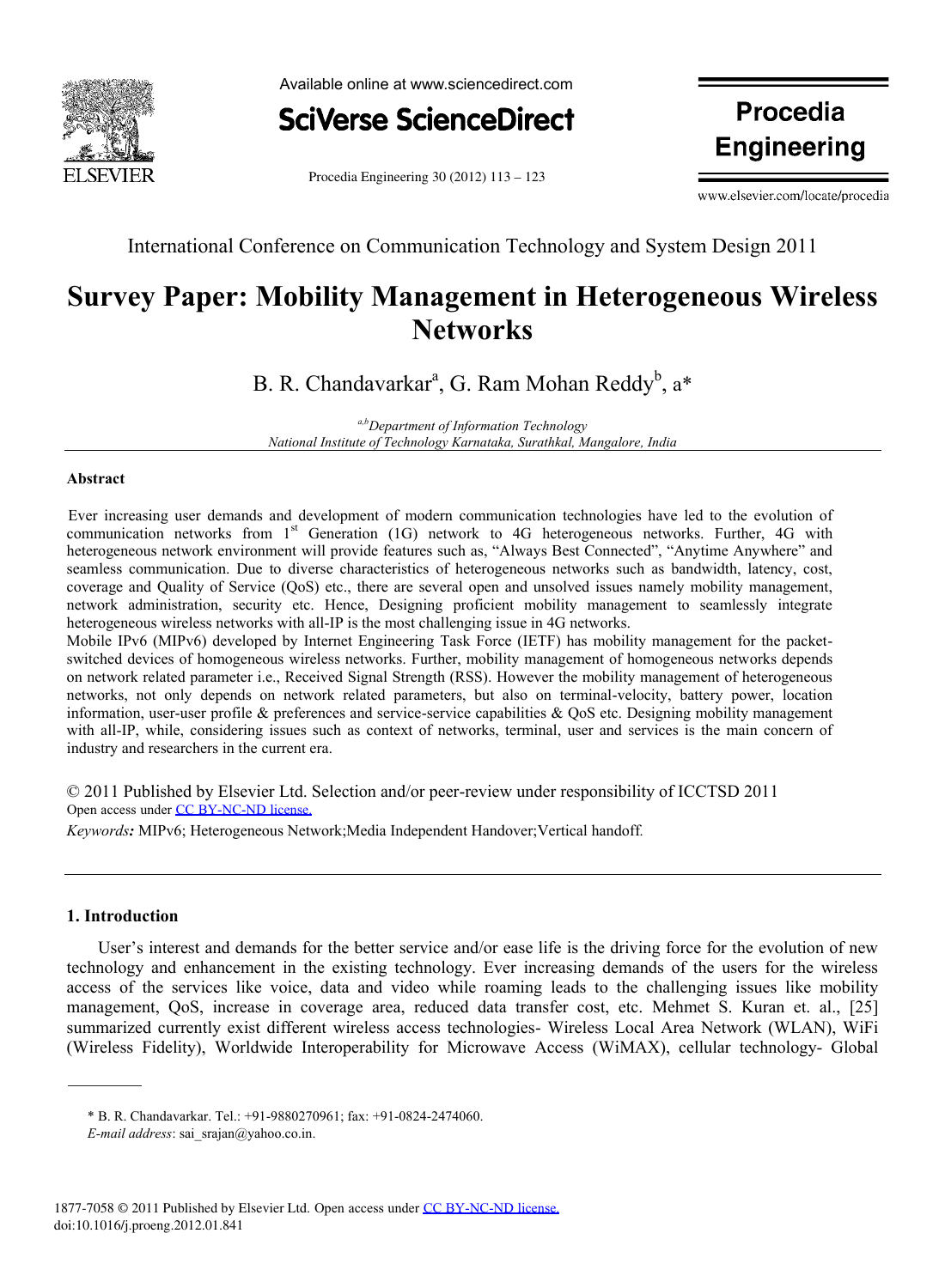System for Mobile Communications (GSM), Code Division Multiple Access (CDMA), General Packet Radio Service (GPRS), Universal Mobile Telecommunication System (UMTS), and other earlier generation networks-Public Switched Telephone Network (PSTN), Integrated Services Digital Network(ISDN) so on, provided different nature of services with the different coverage, data rates, cost etc., to the end users as shown in the Table 1.

Table 1. Wireless Access Technologies characteristics

| <b>Network</b>  | Coverage        | <b>Data Rates</b> | Cost   |
|-----------------|-----------------|-------------------|--------|
| Satellite       | World           | Max. 144 kbps     | High   |
| <b>GSM/GPRS</b> | $\approx$ 35 km | 9,6 kbps - 144    | High   |
| IEEE            | $\approx$ 30 km | Max. 70 Mbps      | Medium |
| <b>IEEE</b>     | $\approx$ 20 km | 1-9 Mbps          | High   |
| UMTS            | 20 km           | Upto 2 Mbps       | High   |
| <b>IEEE</b>     | 50-300 m        | 54 Mbps           | Low    |
| IEEE            | 50-300 m        | 11 Mbps           | Low    |
| Bluetooth       | 10 <sub>m</sub> | Max. 700 kbps     | Low    |

Since the evolution of  $1<sup>st</sup>$  Generation (1G) networks to 3G networks provided the users with different wireless access technology in each generation with different bandwidth, latency, coverage and cost. Increase in the popularity of wireless LAN-802.11 because of higher data transfer with low cost compared to cellular technology-GSM, GPRS and UMTS, the development in the IP-based applications (non-real-time or real-time) to have access to IP services anywhere at anytime from any network and evolution of multiple interfaces mobile devices with the capability to access more than one wireless technology is the driving force for the Beyond 3G (B3G) i.e. 4G [5]. Integration of wireless technologies namely Bluetooth, WLAN, GSM, GPRS, UMTS and WIMAX called "heterogeneous network" with all-IP is the communication environment in 4G as shown in Fig. 1.4G with heterogeneous all-IP networks will provide the features, "Always Best Connected (ABC)", "Anytime Anywhere" and seamless communication. 4G will differ with their presuccessor 1G, 2G and 3G networks interns of larger coverage area, faster data transfer, low latency, low data transfer cost etc. The main crucial issue for the 4G heterogeneous all-IP networks, in congregate network is the seamless mobility i.e. a flawless and proficient handoff scheme that supports the roaming of mobile devices from one wireless system to another.



Fig. 1. Heterogeneous Network

In parallel to the evolution in cellular technology, in 1992 the Internet Engineering Task Force (IETF) working group added mobility at the network layer transparent to applications and higher level protocols like TCP resulting into Mobile IP, which is an add-on in IPv4. Mobile IPv4 (MIPv4) introduced the mobility concept at the network layer of TCP/IP by using two addressing concept for a mobile node (MN) i.e. Home Address (HoA) which is static, and is used to identify the home of a mobile node, and Care-of Address (CoA) which is the IP address to identify the MN current location in the foreign network. These two addresses are associated with Home Agent (HA) and Foreign Agent (FA) to assist the mobility management functionalities in MIPv4.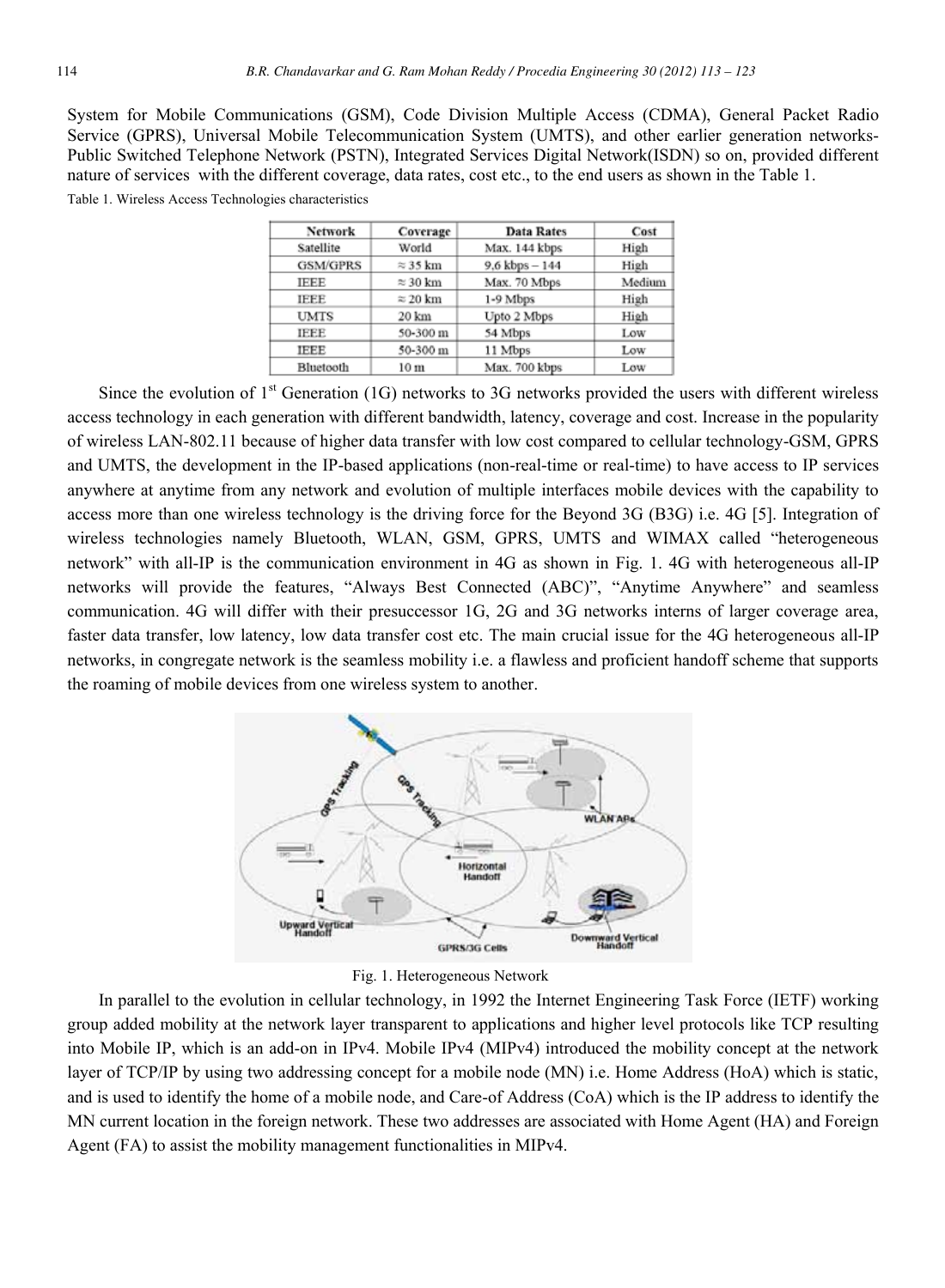Higher handoff latency, packet loss and triangular routing were the main drawbacks of MIPv4, and hence it was not useful for real-time applications. To improve the drawbacks of MIPv4, IETF introduced mobility as an inbuilt feature in next generation Internet Protocol (IPv6) results into Mobile IPv6 (MIPv6) [1] as shown in Fig. 2 (a). MIPv6 eliminated the triangular routing problem and provided transparent packet's routing to and from MN while they are away from home network. Additionally, MIPv6 reduced the protocol complexity by removing the FA entity from the network architecture and relying on the mobile node itself to generate the CoA.

MIPv6 provides a lot of enhancements, but it still has some drawbacks in managing flawless and proficient handover of Mobile Nodes at the network layer, which affects the overall performance, causing packet loss, packet delay and signaling overhead. Variants of MIPv6 such as, Hierarchical MIPv6 (HMIPv6), Fast MIPv6 (FMIPv6) [2], Fast-HMIPv6 (FHMIPv6) [3], Proxy MIPv6 (PMIPv6) [4] have been attempted to solve the handover problem in Wireless LAN.



Fig. 2. (a) Mobile IPv6 Environment; (b) MIH services and their initiation [23]

MIPv6 developed for mobility management of homogeneous networks, which depend on network related parameter i.e., Received Signal Strength (RSS). However the mobility management of heterogeneous networks not only depends on RSS, but also on other parameters of network, terminal, user and services as shown below.

- **Network-related:** coverage, bandwidth, latency, CIR (Carrier-to-Interferences Ratio), SIR (Signal-to-Interferences Ratio), BER (Bit Error Rate), monetary cost, security level, etc.
- **Terminal-related:** velocity, battery power, location information, etc.
- **User-related:** user profile and preferences.
- **Service-related:** service capabilities, QoS, etc.

Designing mobility management for heterogeneous network with all-IP while, considering issues such as context of networks, terminal, user and services is the main concern of industry and researchers in the current era.

IETF with IEEE 802.21 Media Independent handover (MIH) [23] isolated the heterogeneous wireless access technologies from the network layer for the seamless mobility by providing the data related to the handover to IP layer. This is achieved in MIH by registering for the information required for the handoff in link layer as well as with other network elements as shown in Fig. 2 (b). MIH LINK-SAP: MIH Service Access Point. LLC\_SAP: Logical Link Control Service Access Point [23].

#### **2. Background and Related Work**

Features of the 4<sup>th</sup> Generation (4G) networks are to integrate wireless and cellular using all-IP, to provide "Always Best Connected", "Anywhere Anytime", seamless mobility.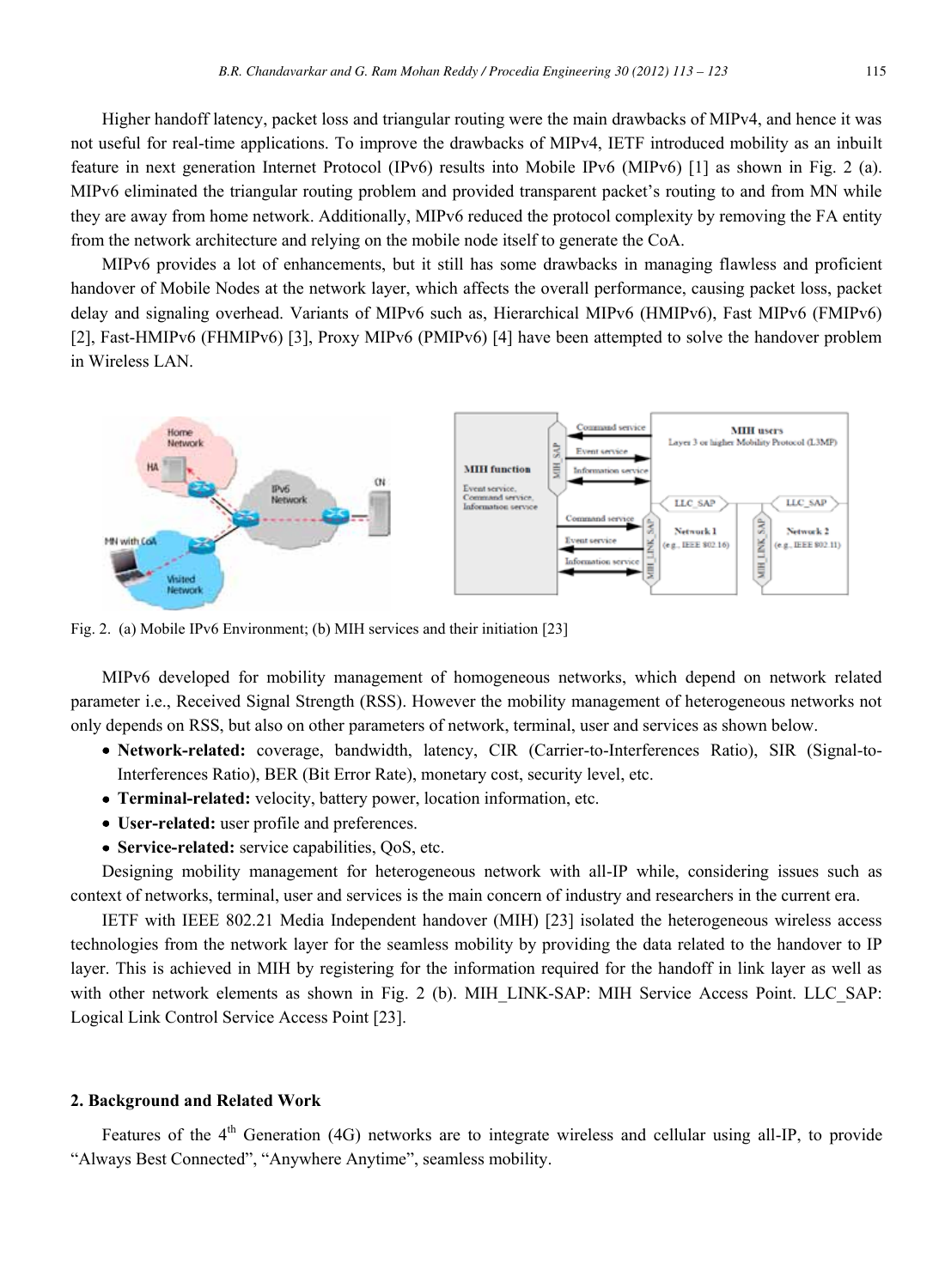MIPv6 and its variants like HMIPv6, FMIPv6, FHMIPv6 and PMIPv6 provides mobility to homogeneous network in Wireless LAN (WLAN) environment. In homogeneous networks handoff procedure is executed when MN moves away for the coverage area of the Access Point. Where as in 4G, handoff [9] procedure will be executed because of coverage area, better service availability, cost and so on. Because of the challenging features of the 4G [12] issues like, deciding the suitable handoff criterion, choosing the appropriate time to initiate the handover, selecting the most suitable access network for a specific service among those available and maintaining service continuity during the handoff are the challenging issues in heterogeneous networks [10, 13].

## *2.1 Mobility Management in Heterogeneous Networks*

Handover in heterogeneous wireless network is referred to as vertical handoff which can be Mobile host controlled, network controlled, or mobile host assisted handover. Handoff decision algorithm is crucial part of the vertical handoff. Ian F et al., [26] current state of the art for mobility management in next generation all-IP-based wireless systems is presented. Jun-seok Hwang et al., [5] presented current trends and its underlying technologies to implement the 4G mobile technology and also showed some of the possible scenarios that will benefit the 4th generation technology. In [6] various vertical handover decision strategies have been proposed. Xiaohuan Yan et al., [7] presented a comprehensive survey of the VHD algorithms designed to satisfy the requirements required Quality of Service (QoS) to a wide range of applications while allowing seamless roaming among a multitude of access network technologies.

Ki-Sik Kong et al.,[8] starting by showing the validity of a network-based approach, presented qualitative and quantitative analyses of the representative host-based and network-based mobility management approaches (i.e., MIPv6 and PMIPv6), which highlight the main desirable features and key strengths of PMIPv6. Furthermore, a comprehensive comparison among the various existing well-known mobility support protocols is investigated. SuKyoung Lee et al., [9] developed a vertical handoff decision algorithm that enables a wireless access network to not only balance the overall load among all attachment points (e.g., Base Stations (BSs) and Access Points (APs)) but also to maximize the collective battery lifetime of Mobile Nodes (MNs). In addition, when ad hoc mode is applied to 3G or 4G wireless data networks, VANETs and IEEE 802.11 WLANs for more seamless integration of heterogeneous wireless networks, we devise a route selection algorithm to forward data packets to the most appropriate attachment point in order to maximize the collective battery lifetime as well as maintain load balancing.

Prakash S. et al., [10] presented a Handoff Management Unit (HMU) based on Mobile IPv6 (MIPv6). A. Dvir et al., [11] defined a system-wise decision function (DF) in which the system considers all the available network and user parameters (e.g., host velocity, battery status, Wi-Fi AP's current load, and WiMAX BS QoS guaranties), and performs technology selection such that an overall system performance metric is optimized (i.e., throughput and capacity limitation), that is activated when a user is in an area with over-lapping access technologies and needs to decide what is the best technology to be used, where the entity performs technology selection in order to optimize the overall system performance metric in terms of throughput and capacity limitation.

Jiping L et al., [12] proposed a vertical handoff algorithm which enables a mobile node to intelligently select wireless access network among multiple access technologies, synthetically considering network characteristics and status, such as access bandwidth, response time, data loss, network congestion status, etc, along with access cost and received signal strength (RSS). Hanane Fathi et al., [13] to optimize the handover delay, proposed to use the adaptive retransmission timer. Young Hwan Kwon et al., [14] proposed an efficient handoff decision algorithm using differential Received Signal Strength Indicator (RSSI) in MPLS-based Mobile IP network. MPLS-based Mobile IP integrates Mobile IP and MPLS. The differential RSSI value is efficient to decide handoff because this value could represent the movement direction of MN. In their algorithm, a base station track the differential RSSI value of mobile node in overlapped region and release the reserved bandwidth of MN with the differential RSSI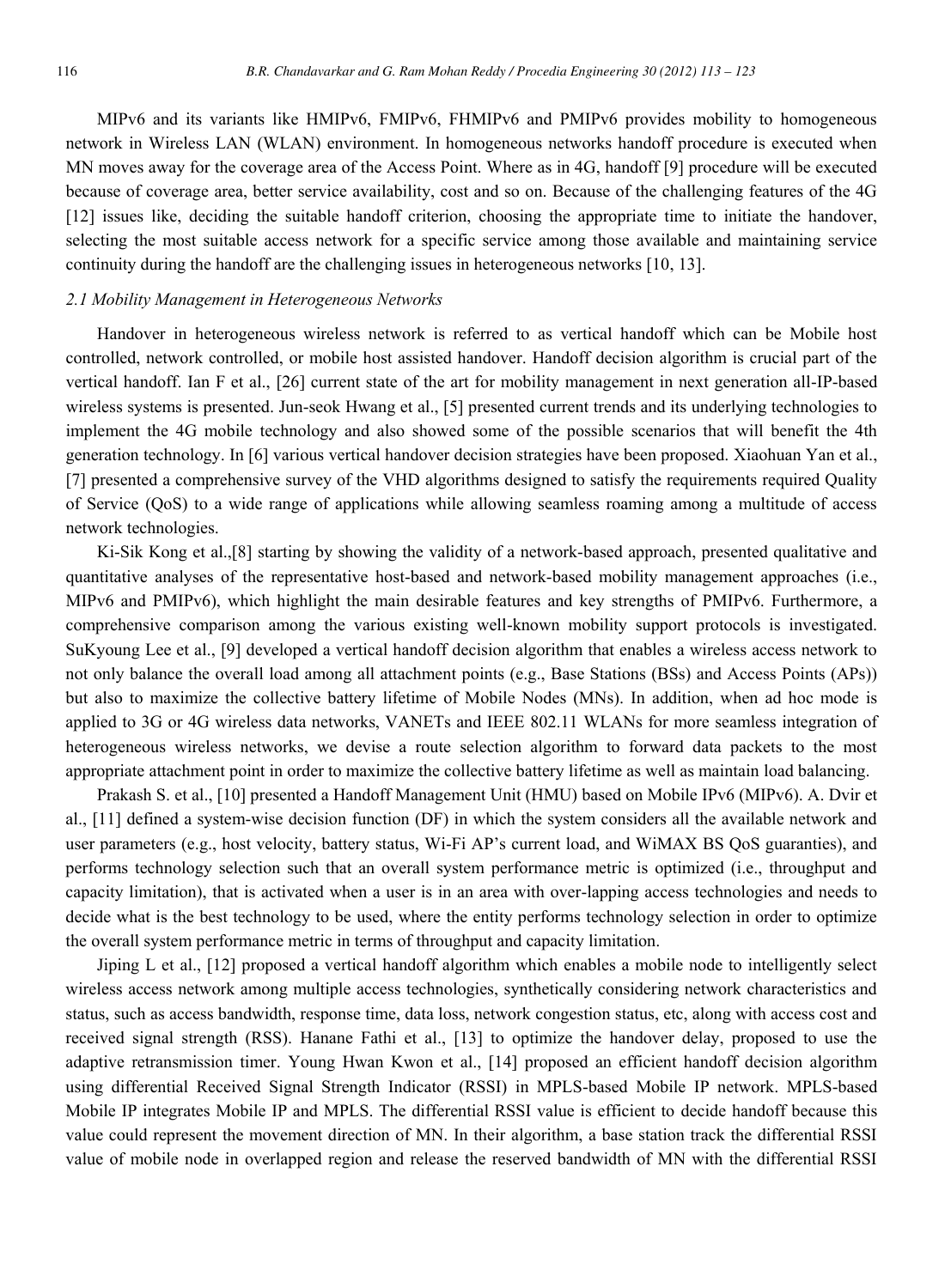value. Fang Zhu et al., [15] proposed several optimizations for the execution of vertical handoff decision algorithms, with the goal of maximizing the quality of service experienced by each user. First, the concept of policy-based handoffs is discussed. Then, a multiservice vertical handoff decision algorithm (MUSE-VDA) and cost function are introduced to judge target networks based on a variety of user- and network-valued metrics.

In [16, 17] the target network is selected using a fuzzy logic-based normalized quantitative decision algorithm which, in addition to usual parameters such as the current received signal strength (RSS) and the available bandwidth, also takes a prediction of the RSS into account, resulting in a more accurate handoff. The RSS prediction is obtained using a differential prediction algorithm that has good accuracy. Furthermore, to reduce system load, a pre-decision method is employed before actual handoff decision to filter out users with high mobility or low RSS from using the Wireless Local Area Network.

Reza Farahbakhsh et al., [18] proposed a cross layer Fast handover solution able to optimize mobility management over mobile WiMAX networks in terms of handover delay and signaling load. Manzoor Ahmed Khan et al., [19] presented the user-centric network selection decision mechanism, where negotiation between users and network operators is carried out using game-theoretic approach.

Adiline Macriga et al., [20] presented heterogeneous handover fully controlled by the terminal, and network selection is user-centric, power-saving, cost aware, and performance-aware. Total mobility management, including interface management, handover decision, and execution, is also detailed. Abdul-Aziz et al., [21] quantified the vertical handoff delay from UMTS to WLAN based on Mobile IP under various configurations and enhancements, namely, the MIP with CoA, MIP with CCoA, MIP with route optimization, and MIP with IPv6 configurations. Hyo Soon Park et al., [22] presented a seamless vertical handoff procedure between IEEE 802.11 WLAN, which covers hotspot area such as offices, campuses and hotels, and the CDMA2000 cellular network that overlays the WLAN and also covers a larger area. A handoff algorithm between WLAN and CDMA2000 cellular network is proposed. In this algorithm, traffic is classified into real-time and non real-time services. Then, the beginning of handoff is decided by the handoff delay time and throughput according to the traffic classes

# **3. Seamless Mobility Management**

Seamless mobility management is a set of activities that supports the movement of mobile nodes irrespective of the access technologies and transparent to applications and higher layer protocols like TCP. Handover management, one of the mobility management components, controls the change of the MN's point of attachment during active communication. Handover management issues include mobility scenarios, metrics, decision algorithms and procedures as shown in Fig. 3 (a).



Fig. 3. (a) Handover management concept [6]; (b) Handover Delay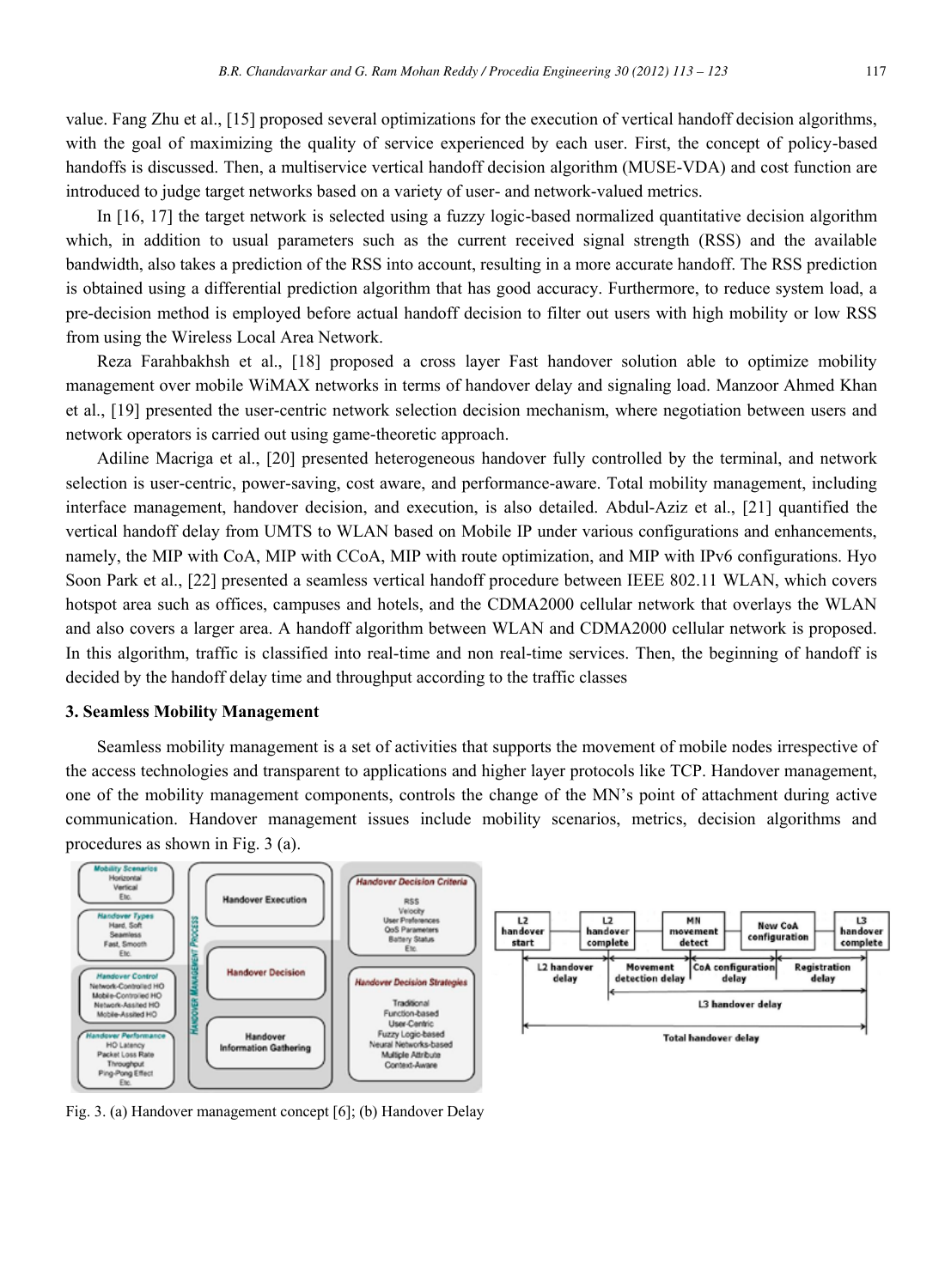Seamless mobility in homogeneous network is achieved with the proper selection of handoff initiation time. Where as in, heterogeneous network, it not only depends on handoff initiation time, but also on selecting suitable candidate network and deciding the suitable criterion for the handoff.

MIPv6 mobility management for homogeneous network includes Layer-2 (L2) and Layer-3 (L3) handoff. L3 handoff which includes procedures namely movement detection, new CoA configuration, and Binding Update which are triggered by L2 as shown in Fig. 3 (b). Higher the time taken to finish these activities (more than 50 ms), is often unacceptable to real-time traffic such as voice and video.

| Total Handover Delay | $= L2$ Handover Delay + L3 Handover Delay                          |
|----------------------|--------------------------------------------------------------------|
| L3 Handover Delay    | $=$ Movement Detection Delay + CoA Configuration + Delay + Binding |
|                      | Update Delay                                                       |

The L2 handover delay in Mobile IPv6 is composed of the times for scanning and authentication of the Access Point (AP), re-association between mobile node and AP and sending the Medium Access Controller (MAC) address of the mobile node to the AP.

L3 handover begins with the L2 trigger, which includes detecting new Access Router (AR), generating new CoA, detecting CoA uniqueness in the network and updating its new CoA with the HA and Correspondent Node (CN) as a binding updates.

Seamless Handoff in homogeneous network is initiated because of the network related parameter – RSS. Comparison of RSS with threshold value is used by the device-mobile controlled handoff or network-network controlled handoff to initiate the handoff activity. Seamless handoff in heterogeneous network, not only depends on the RSS, but also on other parameters of network, as well as terminal, user and services to initiate the handoff, to select the suitable candidate network and to decide the handoff criterion [6, 28, 29].

Designing a mobility management for heterogeneous network which optimizes the handoff delay, packet loss, packet delay, handoff failure probability etc., is the challenging issue for the researchers.

#### **4. Handoff Classifications**

Handoff of a mobile node from one subnet/network to another, supported in different access technologies can be classified as shown in Fig. 4. Handoff classification depends on many factors like, network types involved, frequencies engaged, number of connections involved, administrative domains involved, necessity of handoff and user control allowed in the handover process.

# *4.1 Network Types Involved*

Depending on whether a handoff takes place between a single type of network interface or a variety of different network interfaces type handoffs can be classified as either horizontal or vertical.

**Horizontal handoff (HHO)**: It is the handoff process of a mobile terminal between access points supporting the same network technology. For example, the changeover of signal transmission (as the mobile terminal moves around) from an IEEE 802.11b base station to a geographically neighboring IEEE 802.11b base station is considered as a horizontal handoff process.

**Vertical handoff (VHO)**: It is the handoff process of a mobile terminal among access points supporting different network technologies. For example, the changeover of signal transmission from an IEEE 802.11b base station to an overlaid cellular network is considered a vertical handoff process.

#### *4.2 Frequencies Engaged*

In cellular technology, handoff is the process of switching of signal from one frequency to another.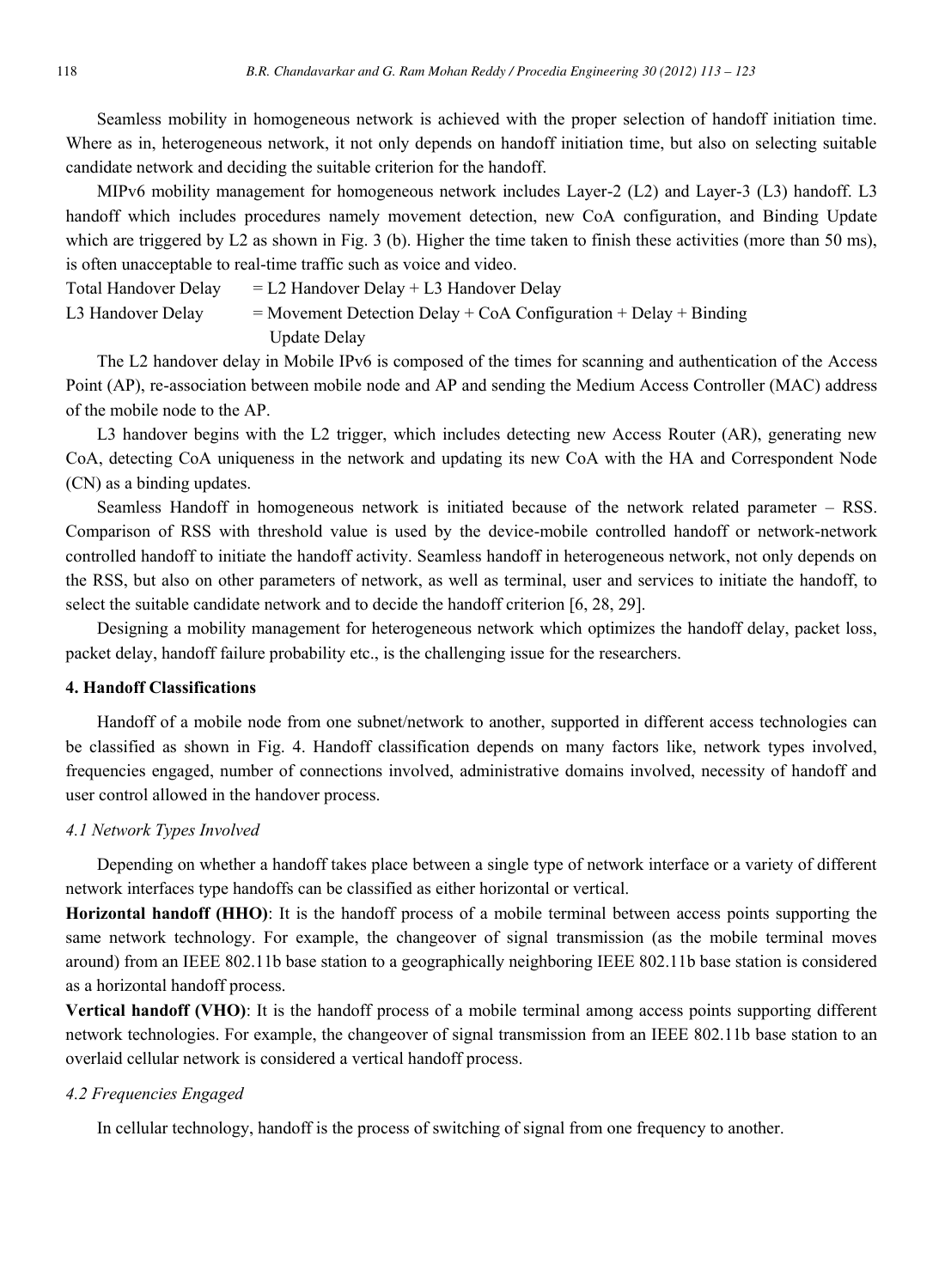**Intra-frequency handoff**: It is the handoff process of a mobile terminal across access points operating on the same frequency. This type of handoff is present in code-division multiple access (CDMA) networks with frequencydivision duplex (FDD).

**Inter-frequency handoff**: It is the handoff process of a mobile terminal across access points operating on different frequencies. This type of handoff is present in CDMA networks with time-division duplex (TDD) and is the only handoff type supported in GSM cellular systems.

#### *4.3 Number of Connections Involved*

Evolution in the mobile devices to support multiple interfaces, leads to handoff such as hard, soft, or softer depending on the number of connections maintained during the handoff.

**Hard handoff (Break Before Make)**: In a hard handoff the existing connection with the current base station is released when the new connection is established with the new base station. In other words, using hard handoff, a mobile node is allowed to maintain a connection with only one base station at any given time.

**Soft handoff (Make Before Break)**: Contrary to hard handoffs, in a soft handoff a mobile node maintains a radio connection with no less than two base stations in an overlapping handoff region and does not release any of the signals until it drops below a specified threshold value. Soft handoffs are possible in situations where the mobile node is moving between cells operating on the same frequency.

**Softer handoff**: A softer handoff is very similar to a soft handoff, except the mobile terminal switches connections over radio links that belong to the same access point.

# *4.4 Administrative Domains Involved*

An administrative domain is a group of systems and networks operated by a single organization of administrative authority. Administrative domains play a significant role in 4G wireless networks as different networks which controlled by different administrative authorities, become available. Consequently, the classification of handoffs in terms of administrative domains is a crucial issue.

**Intra-administrative handoff**: a handoff process where the mobile terminal transfers between different networks (supporting the same or different types of network interfaces) managed by the same administrative domain.

**Inter-administrative handoff**: a handoff process where the mobile terminal transfers between different networks (supporting the same or different types of network interfaces) managed by different administrative domains.



Fig. 4. Handoff Classifications [24]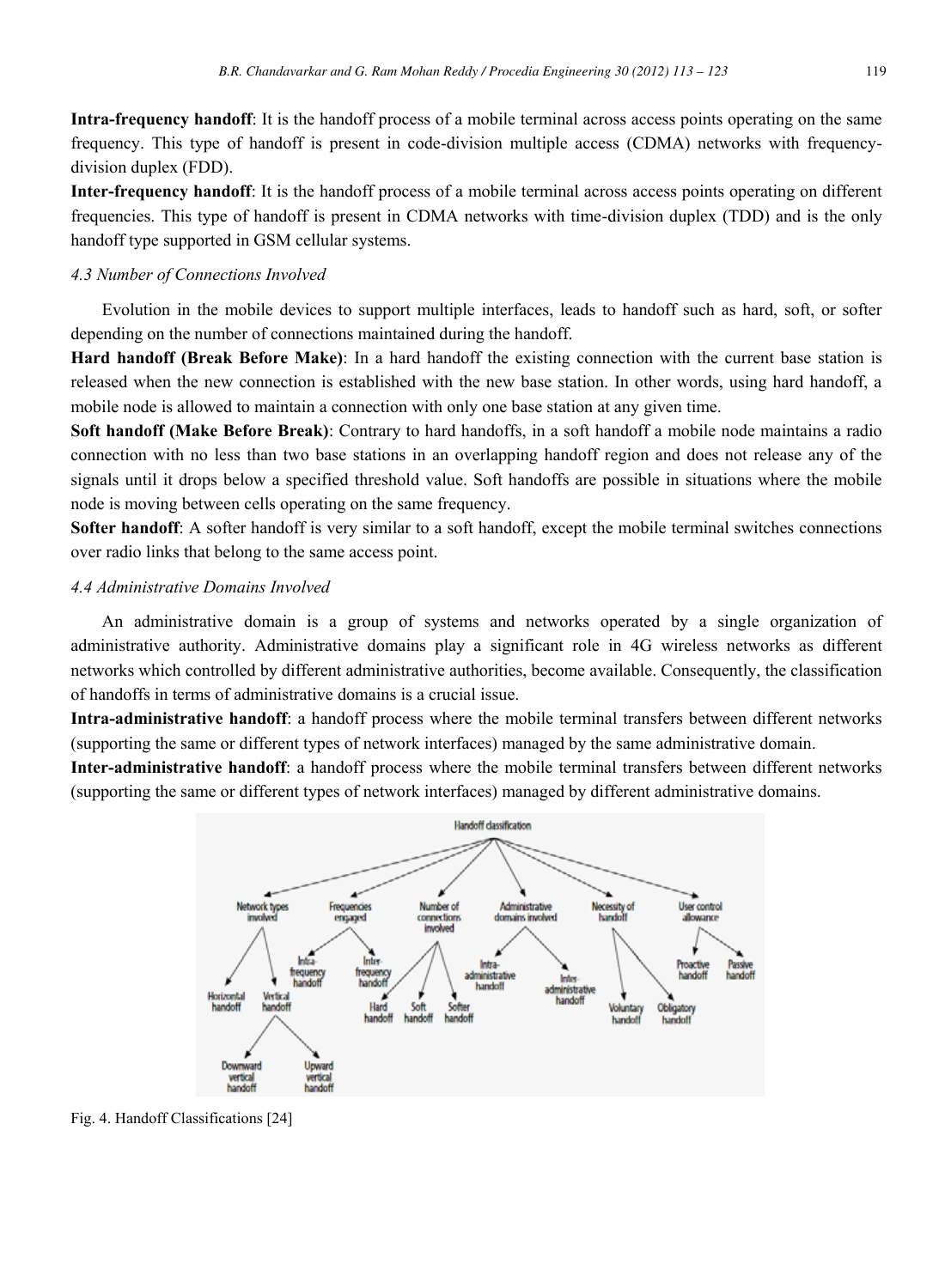# *4.5 Necessity of Handoff*

Handoffs are initiated not only due to RSS, as in homogeneous networks but it also may be due to necessity of QoS requirements, cost, bandwidth and delay. Depending on the necessity, handoffs can be classified such as obligatory and voluntary.

**Obligatory handoff**: In some situations it is necessary for the mobile terminal to transfer the connection to another access point in order to avoid disconnection.

**Voluntary handoff**: In other situations transfer of connection is optional and may or may not improve the quality of service.

# *4.6 User Control Allowance*

Depending on the users control in handoff, it can be classified as proactive or passive.

**Proactive handoff**: In a proactive handoff the mobile terminal's user is allowed to decide when to handoff. The handoff decision can be based on a set of preferences specified by the user. Proactive handoff is expected to be one of the radical features of 4G wireless systems.

**Passive handoff**: The user has no control over the handoff process. This type of handoff is the most common in first-, second-, and third-generation wireless systems. Handoff in heterogeneous network is called Vertical handoff because of roaming of mobile devices between different accesses technologies as shown in Fig. 1. Incase of multiple interface device, heterogeneous network support soft handoff.

## **5. Vertical Handover Decision Strategies**

Depending on the different handoff decision criterions such as network related, terminal related, user related or service related, Meriem Kassar et al., [6], Xiaohuan Yan et al., [7] and Jun-Zhao Sun et al., [27] mentioned different handover decision strategies for vertical handoffs, like:

 $\bullet$ **Decision-function based strategies:** calculate the weights of the accessible network based on certain policy.

 $\bullet$ **User-centric Strategies:** Among the different criteria that a vertical handover decision takes into account, user preferences, in terms of cost and QoS, is the most interesting policy parameter for a user-centric strategy.

**Multiple Attribute Decision strategies:** The handover decision problem deals with making selection among limited number of candidate networks from various service providers and technologies with respect to different criteria. This is a typical MADM (Multiple Attribute Decision Making) problem. In the study of decision making, terms such as multiple objective, multiple attribute and multiple criteria are often used interchangeably. Distinctions can be made between the different concepts: Multiple Criteria Decision Making (MCDM) is sometimes applied to decisions involving multiple objectives or multiple attributes, but generally when they both apply. Multiple Objective Decision Making (MODM) consists of a set of conflicting goals that cannot be achieved simultaneously. Multiple Attribute Decision Making (MADM) deals with the problem of choosing an alternative from a set of alternatives which are characterized in terms of their attributes.

**Fuzzy logic and neural networks based strategies (FL/NN):** Fuzzy Logic (FL) and Neural Networks (NN) concepts are applied to choose when and over which network to hand over among different available access networks. These are combined with the multiple criteria or attribute concept in order to develop advanced decision algorithms for both non-real-time and real-time applications.

 $\bullet$ **Context-aware strategies (CA):** The context-aware handover concept is based on the knowledge of the context information of the mobile terminal and the networks in order to take intelligent and better decisions. Thus, a context-aware decision strategy manages this information and evaluates context changes to get decisions on whether the handover is necessary and on the best target access network. The comparisons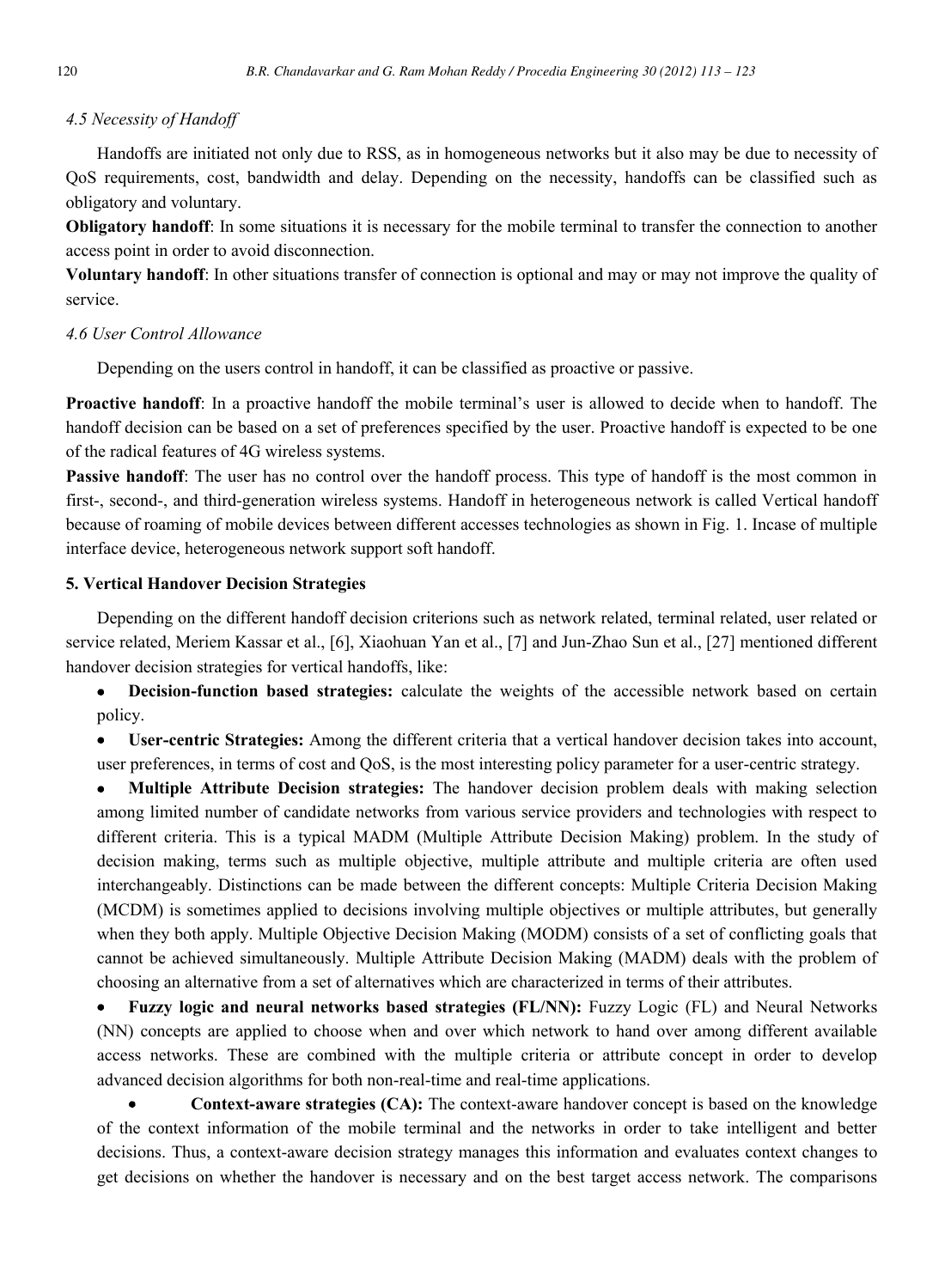between different handover decision strategies as shown in Table 2 [6, 30], demonstrate context-aware decision strategy is the most effective vertical handover decision strategy interms of efficiency, flexibility, implementation complexity.

# **6. Performance Measures of Handoff**

Performance of handover management is measured by the parameters such as handover delay (latency), number of handovers, handover failure probability and throughput.

**Handover delay:** It refers to the duration between the initiation and completion of the handover process. Handover delay is related to the complexity of the handover management process, and reduction of the handover delay is especially important for delay-sensitive voice or multimedia sessions.

**Number of handovers**: Reducing the number of handovers is usually preferred as frequent handovers would cause wastage of network resources. A handover is considered to be superfluous when a handover back to the original point of attachment is needed within certain time duration and such handovers should be minimized (ping-pong).

Table 2. Comparison between VHO decision strategies [6]

| Comparison between vertical handover decision strategies |                            |                                |                   |                                |                                |                                |  |  |
|----------------------------------------------------------|----------------------------|--------------------------------|-------------------|--------------------------------|--------------------------------|--------------------------------|--|--|
| Vertical handover<br>decision strategy                   | Traditional<br>(RSS-based) | DF                             | UC                | <b>MAD</b>                     | FL/NN                          | CA                             |  |  |
| Multi-criteria                                           | No                         | Yes                            | Yes               | Yes                            | $Yes$ ( $FL$ )<br>No(NN)       | Yes                            |  |  |
| User consideration                                       | No                         | Low                            | High              | Medium                         | Medium                         | High                           |  |  |
| Efficiency                                               | Low                        | Medium                         | Medium            | High                           | High                           | High                           |  |  |
| Flexibility                                              | Low                        | High                           | High              | High                           | Medium                         | High                           |  |  |
| Implementation<br>complexity                             | Low                        | Low                            | Low               | Medium                         | High                           | Medium                         |  |  |
| Service type supported                                   | Non-real-time              | Non-real-time and<br>Real-time | Non-real-<br>time | Non-real-time and<br>real-time | Non-real-time and<br>real-time | Non-real-time and<br>real-time |  |  |

DF, decision function; UC, user-centric; MAD, multiple attribute decision; FL/NN, Fuzzy Logic/Neural Networks, CA, context-aware.

**Handover failure probability**: A handover failure occurs when the handover is initiated but the target network does not have sufficient resources to complete it, or when the mobile terminal moves out of the coverage of the target network before the process is finalized. In the former case, the handover failure probability is related to the channel availability of the target network while in the latter case it is related to the mobility of the user.

**Throughput**: The throughput refers to the data rate delivered to the mobile terminals on the network. Handover to a network candidate with higher throughput is usually desirable.

The handoff performance metrics depends on the handoff decision parameters network related, terminal related, user related or service related [7] used to decide when and how to trigger the handoff.

# **7. Conclusions**

Integration of heterogeneous networks with all-IP is the backbone of 4G to provide "Always Best Connected", "Any Where Any Time". Mobility management becomes the most challenging issue for the academia and industry because of heterogeneous characteristics of networks. Deciding the suitable time, suitable new point of attachment and suitable criterions to initiate the mobility management in heterogeneous networks is the challenge is 4G network. This survey papers focused the mobility management of heterogeneous networks with some of the challenging issues for the researchers.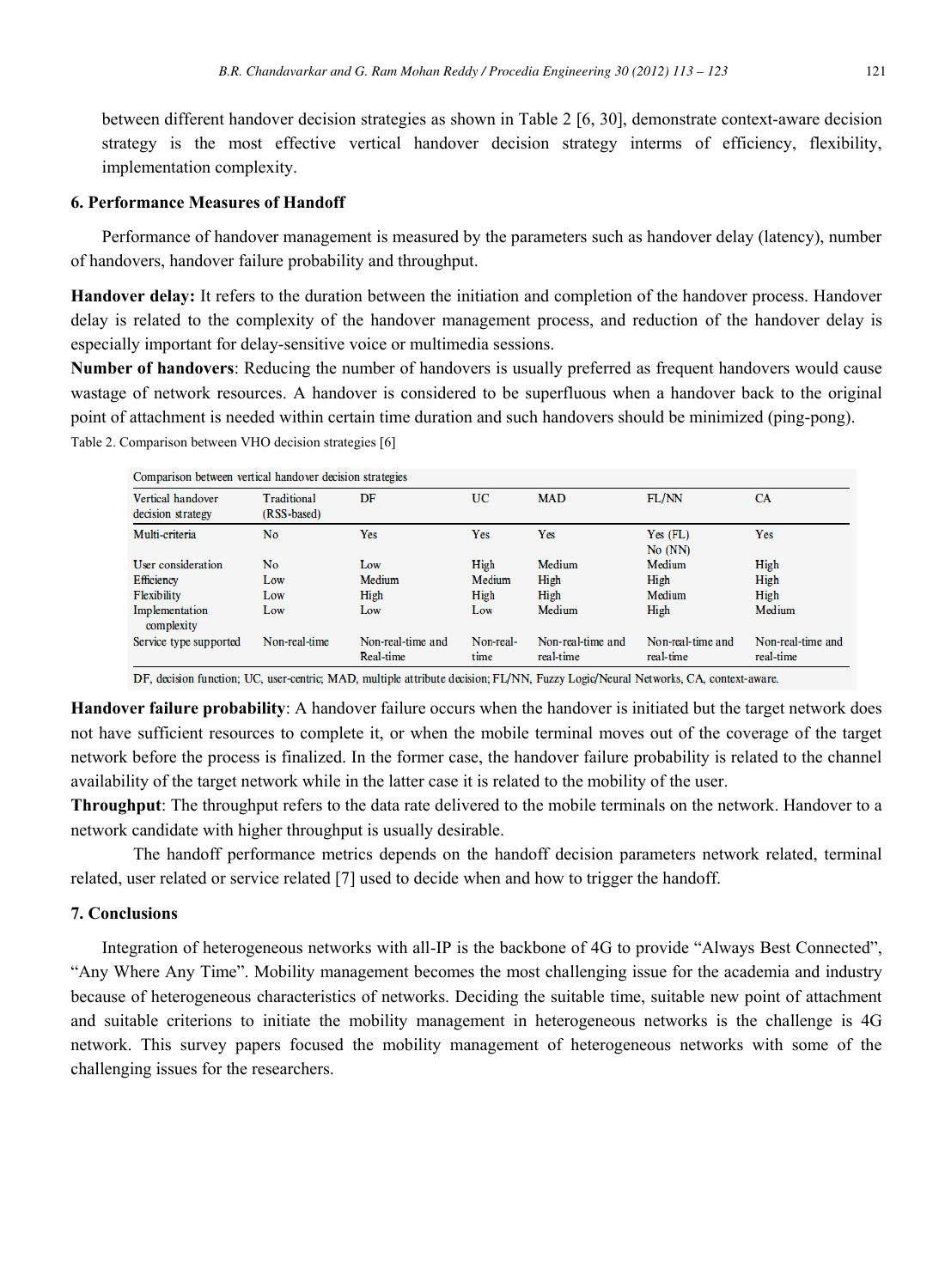#### **References**

- [1] D. Johnson, "Mobility Support in IPv6", IETF RFC 3775, 2004.
- [2] R. Koodli, Ed., "Mobile IPv6 Fast Handovers", IETF RFC 5568, 2009
- [3] H. Soliman, C. Castelluccia, K. E. Malki, L Bellier, "Hierarchical Mobile IPv6 (HMIPv6) Mobility Management", IETF RFC 5380, 2008.
- [4] S.Gundavelli, Ed., K. Leung, V. Devarapalli, K. Chowdhury, B. Patil, "Proxy Mobile IPv6", IETF RFC 5213, 2008.
- [5] Jun-seok Hwang, Roy R. Consulta, Hyun-young Yoon, "4G Mobile Networks Technology Beyond 2.5G AND 3G", PTC'07 Proceedings.
- [6] Meriem Kassar, Brigitte Kervella, Guy Pujolle, "An overview of vertical handover decision strategies in heterogeneous wireless networks", Elsevier 2008.
- [7] Xiaohuan Yan, Y. Ahmet S\_ekerciog˘lu, Sathya Narayanan, "A survey of vertical handover decision algorithms in Fourth Generation heterogeneous wireless networks", Elesvier 2010.
- [8] Ki-Sik Kong, Wonjun Lee, Youn-Hee Han, Myung-Ki Shin, "Mobility Management for ALL-IP Mobile Networks: Mobile IPV6 VS. Proxy Mobile IPV6", IEEE Wireless Communications, April 2008.
- [9] SuKyoung Lee, Kotikalapudi Sriram, Kyungsoo Kim, Yoon Hyuk Kim, and Nada Golmie, "Vertical Handoff Decision Algorithms for Providing Optimized Performance in Heterogeneous Wireless Networks", IEEE Transactions on Vehicular Technology, January 2009
- [10] Prakash S., C. B. Akki, Kashyap Dhruve, "Handoff Management Architecture for 4G Networks over MIPv6", IJCSNS International Journal of Computer Science and Network Security, VOL.10 No.2, February 2010
- [11] A. Dvir, R. Giladi, I. Kitroser, M. Segal, "Efficient Decision Handoff Mechanism for heterogeneous Network", International Journal of Wireless & Mobile Networks 2010.
- [12] Jiping L, Yuanchen Ma, Satoshi Yoshizawa, "Intelligent Seamless Vertical Handoff Algorithm for the next generation wireless networks", Proceedings of the 1st international conference on MOBILe Wireless MiddleWARE, Operating Systems, and Application 2008. Mobilware'08
- [13] Hanane Fathi, Shyam S. Chakraborty, Ramjee Prasad, "Optimization of Mobile IPv6-Based Handovers to Support VoIP Services in Wireless Heterogeneous Networks", IEEE Transactions on Vehicular Technology, Vol. 56, No. 1, January 2007.
- [14] Young Hwan Kwon, Seong Gon Choi, Jun Kyun Choi, "Efficient Handoff Decision Algorithm Using Differential RSSI in MPLS based Mobile IP Network", Proceedings of the 2005 Systems Communications (ICW'05).
- [15] Fang Zhu, Janise McNair, "Multiservice Vertical Handoff Decision Algorithms", Hindawi Publishing Corporation EURASIP Journal on Wireless Communications and Networking Volume 2006,
- [16] Liu Xia, Ling-ge Jiang and Chen He, "A Novel Fuzzy Logic Vertical Handoff Algorithm with Aid of Differential Prediction and Pre- Decision Method", IEEE International Conference on Communications, ICC '07.
- [17] Anita Singhrova, Nupur Prakash, "Adaptive Vertical Handoff Decision Algorithm for Wireless Heterogeneous Networks", 11th IEEE International Conference on High Performance Computing and Communications, HPCC '09.
- [18] Reza Farahbakhsh, Maziyar Sorooshi, "Cross Layering design of IPv6 Fast Handover in Mobile WiMAX", 7th International Conference on Telecommunications 2010.
- [19] Manzoor Ahmed Khan, Umar Toseefy, Stefan Marx, Carmelita Goergy, "Game-theory Based User Centric Network Selection With Media Independent Handover Services And Flow Management", 8th Annual Communication Networks and Services Research Conference 2010
- [20] Adiline Macriga T, P. Anandha Kumar, "Mobility Management for Seamless Information flow in Heterogeneous Networks Using Hybrid Handover", IJCSNS International Journal of Computer Science and Network Security, VOL.10 No.2, February 2010.
- [21] Abdul-Aziz, Al-Helali, Ashraf Mahmoud Talal, Al-Kharobi, Tarek Sheltami, "Characterization of Vertical Handoff Delay for Mobile IP Based 3G/WLAN Integrated Networks", IEEE 69th Vehicular Technology Conference, VTC 2009.
- [22] Hyo Soon Park, Sung Hoon Yoon, Tae Hyoun Kim, Jung Shin Park, Mi Sun Do, and Jai Yong Lee, "Vertical Handoff Procedure and Algorithm between IEEE802.11 WLAN and CDMA Cellular Network", Springer 2003
- [23] IEEE Std. 802.21-2008, "Media Independent Handover Services"
- [24] Nidal Nasser, Ahmed Hasswa, Hossam Hassanein, "Handoffs in Fourth Generation Heterogeneous Networks", IEEE Communications Magazine, 2006.
- [25] Mehmet S. Kuran, Tuna Tugcu, "A survey on emerging broadband wireless access technologies", Elsevier 2006.
- [26] Ian F. Akyildz, Jiang Xie, Shantidev Mohanty, "A Survey of Mobility Management in Next-Generation ALL-IP Based Wireless Systems", IEEE Wireless Communications • August 2004.
- [27] Jun-Zhao Sun, "A Review of Vertical Handoff Algorithms for Cross-Domain Mobility", International Conference on Wireless Communications, Networking and Mobile Computing, 2007.